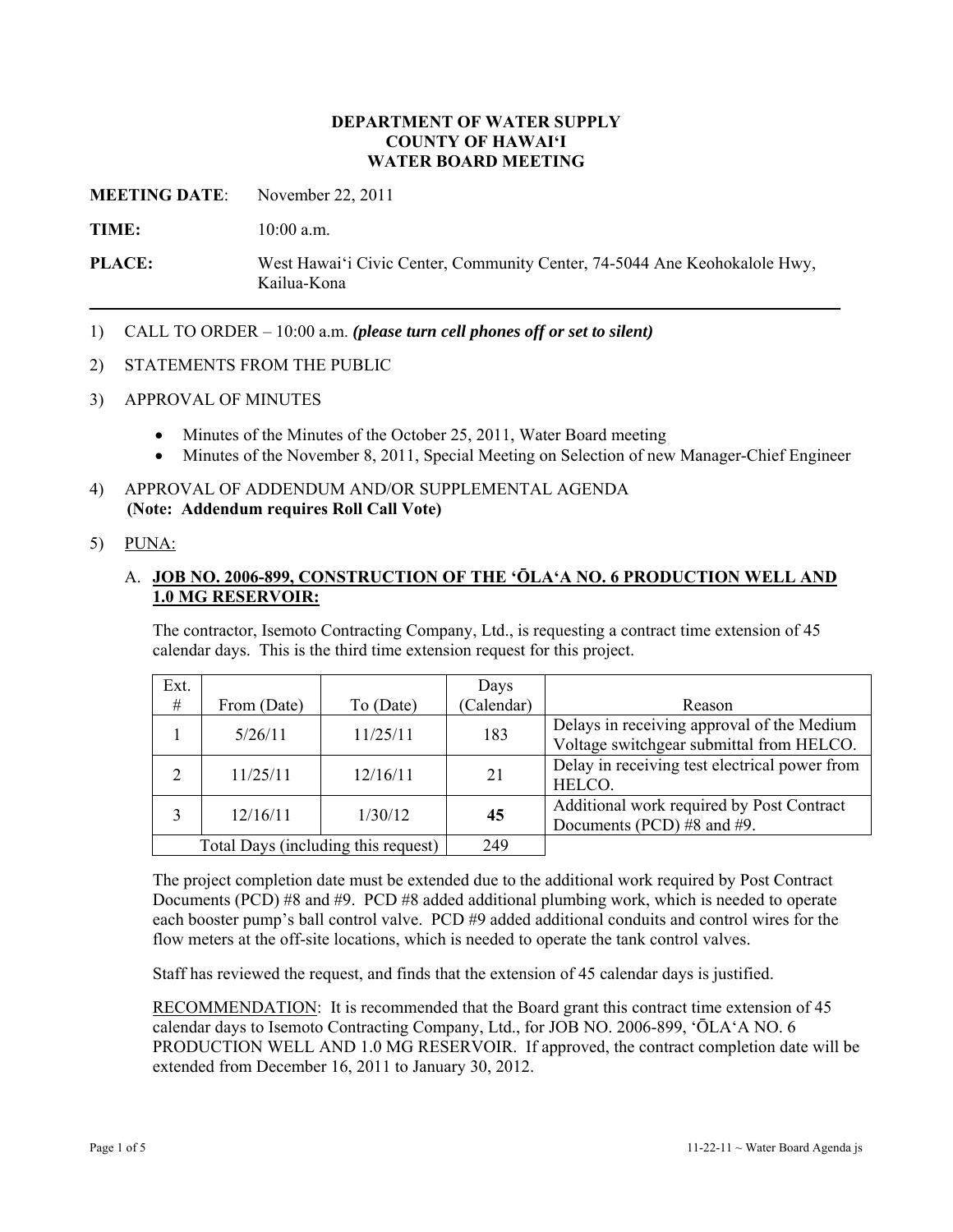# 6) HĀMĀKUA:

# A. **JOB NO. 2007-923, ĀHUALOA WELL DEVELOPMENT – PHASE 2 (PRODUCTION WELL AND 1.0 MG RESERVOIR:**

The contractor, Goodfellow Bros., Inc.., is requesting a contract time extension of 42 calendar days. This is the fourth time extension request for this project. Information on the previous time extension requests are detailed below:

| Ext.                                |             |           | Days       |                                                                                                                                                                |
|-------------------------------------|-------------|-----------|------------|----------------------------------------------------------------------------------------------------------------------------------------------------------------|
| #                                   | From (Date) | To (Date) | (Calendar) | Reason                                                                                                                                                         |
|                                     | 8/30/10     | 2/14/11   | 168        | Delays in receiving drawings from HELCO<br>and changes in electrical design.                                                                                   |
| $\mathcal{D}_{\mathcal{L}}$         | 2/14/11     | 9/26/11   | 224        | Delays in receiving submittals and review<br>from HELCO for Main Electrical Service<br>Switchgear                                                              |
| $\mathbf{3}$                        | 9/26/11     | 12/5/11   | 70         | Additional time needed for start-up/testing<br>of Motor Control Center, delays in painting<br>due to moisture, delays in delivery of<br>doors/louvers.         |
| $\overline{4}$                      | 12/5/11     | 1/16/12   | 42         | Additional time needed for DWS<br>technicians, factory representatives, and<br>electricians to complete SCADA work and<br>start-up/testing of the well system. |
| Total Days (including this request) |             |           | 504        |                                                                                                                                                                |

In order to standardize on specific SCADA equipment, and in order to be able to configure and program the control system for the Āhualoa well as preferred by DWS, the Department decided to remove the SCADA portion of work from the contract and have DWS technicians perform the SCADA work. As a result, additional time will be required to complete installation, start-up, and testing of the control system. Factory representatives and the contractor's electricians will also need time to coordinate with DWS staff and complete their portion of the work.

Staff has reviewed the request and finds that the 42 calendar days are justified.

This project is being funded through the American Recovery and Reinvestment Act of 2009 (ARRA). The requested time extension will not affect ARRA funding for this project.

RECOMMENDATION: It is recommended that the Board grant this contract time extension of 42 calendar days to Goodfellow Bros., Inc., for JOB NO. 2007-923, ĀHUALOA WELL DEVELOPMENT – PHASE 2 (PRODUCTION WELL AND 1.0 MG RESERVOIR). If approved, the contract completion date will be extended from December 5, 2011 to January 16, 2012.

#### 7) MISCELLANEOUS:

# A. **DEDICATION OF WATER SYSTEMS**:

The Department received the following documents for action by the Water Board. The water systems have been constructed in accordance with the Department's standards and are in acceptable condition for dedication.

# **1. GRANT OF EASEMENT AND BILL OF SALE**

Subdivision Application No. 2010-000986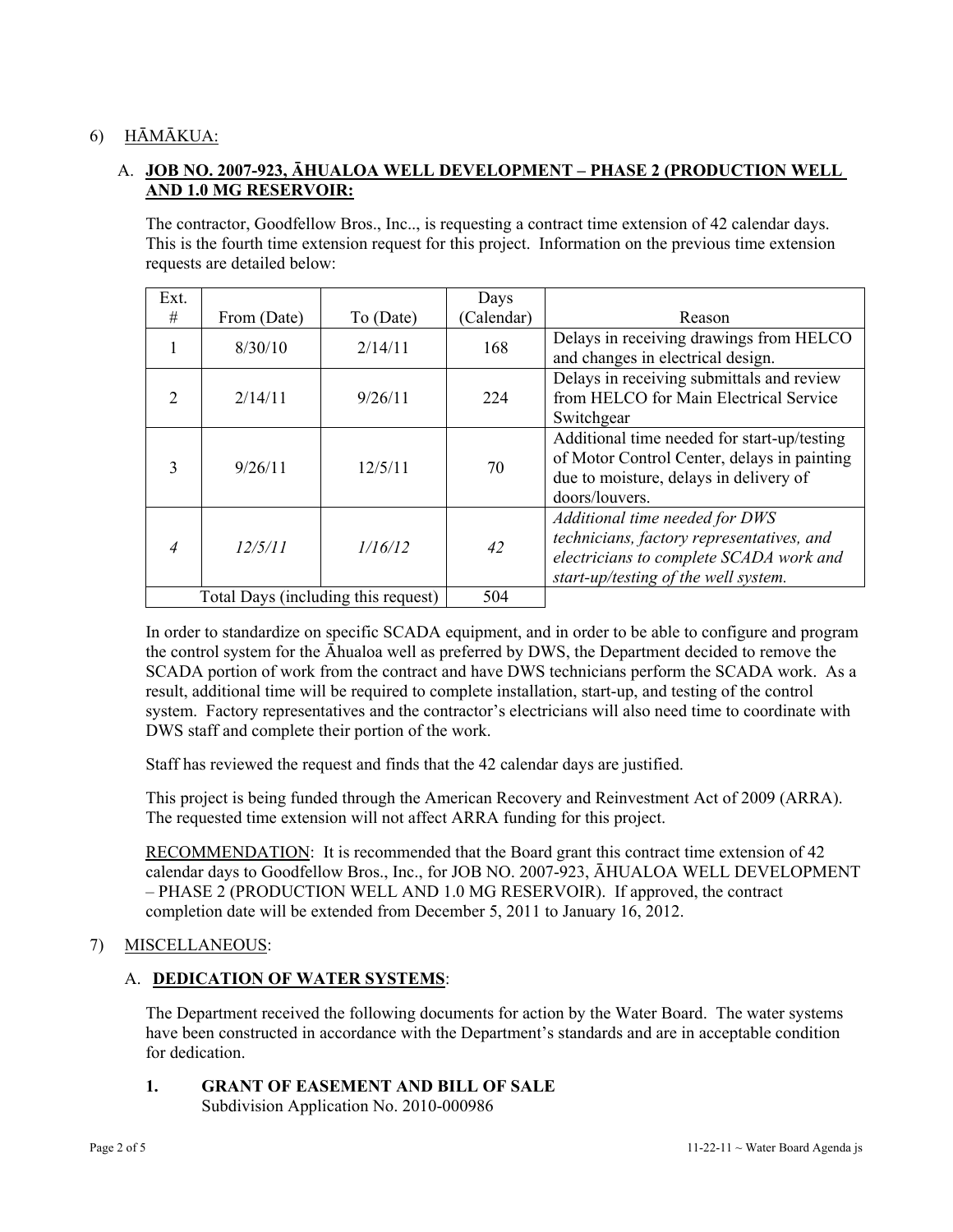No. of Lots: 3 Zoning: FA-2a Grantor/Seller: Hawaii Brewery Development Co., Inc. Tax Map Key: (3) 1-6-141: 024 Construction Completion Date: October 11, 2011 Water System Cost: \$69,583.00

## **2. GRANT OF EASEMENT AND BILL OF SALE**

Hilo Hillside Estates, Phase I Subdivision Application No. 93-000090 Tax Map Key: (3) 2-4-008: 014 portion Grantor/Seller: Moaniala Holdings, LLC No. of Lots: 143 Zoning: RA-1a Facilities Charge: \$319,000.00 Date Paid: 1/16/2011 Construction Completion Date: 2/02/2011 Water System Cost: \$529,680.00

RECOMMENDATION: It is recommended that the Water Board accept these documents subject to the approval of the Corporation Counsel and that either the Chairperson or the Vice-Chairperson be authorized to sign the documents.

# B. **REPORT OF AD HOC FINANCE COMMITTEE:**

The Water Board's Ad Hoc Finance Committee Chairperson, Mr. Art Taniguchi, has been investigating the three focus areas (DWS's policies on credit card use, cash control and vehicle take-home), which encompass the scope of the Committee's work. At this meeting, the Committee may do the following:

- Possible approval of DWS's vehicle policy, based on modifications following union comments;
- Decals on DWS vehicles:
- Discussion of DWS's cash handling procedures and proposed changes. Discussion may include a possible switchover to Oahu's billing system.

## C. **REPORT OF AD HOC COMMITTEE TO REVISE THE MANAGER-CHIEF ENGINEER'S EVALUATION FORM:**

The Water Board's Chairperson of the Ad Hoc Committee to Revise the Manager-Chief Engineer's Evaluation Form, Mr. Ken Kaneshiro, has been looking at a revised Manager-Chief Engineer Evaluation Form.

At this meeting, the Board will discuss the Committee's report to the Board on its findings.

#### D. **ENERGY MANAGEMENT ANALYST UPDATE:**

The Energy Management Analyst will provide an update on significant changes or noteworthy areas relating to energy use and the Department's Green Initiatives.

#### E. **MONTHLY PROGRESS REPORT**:

Submission of Progress Report of Projects by the Department. Department personnel will be available to respond to questions by the Board regarding the status/progress of any project.

#### F. **REVIEW OF MONTHLY FINANCIAL STATEMENTS:**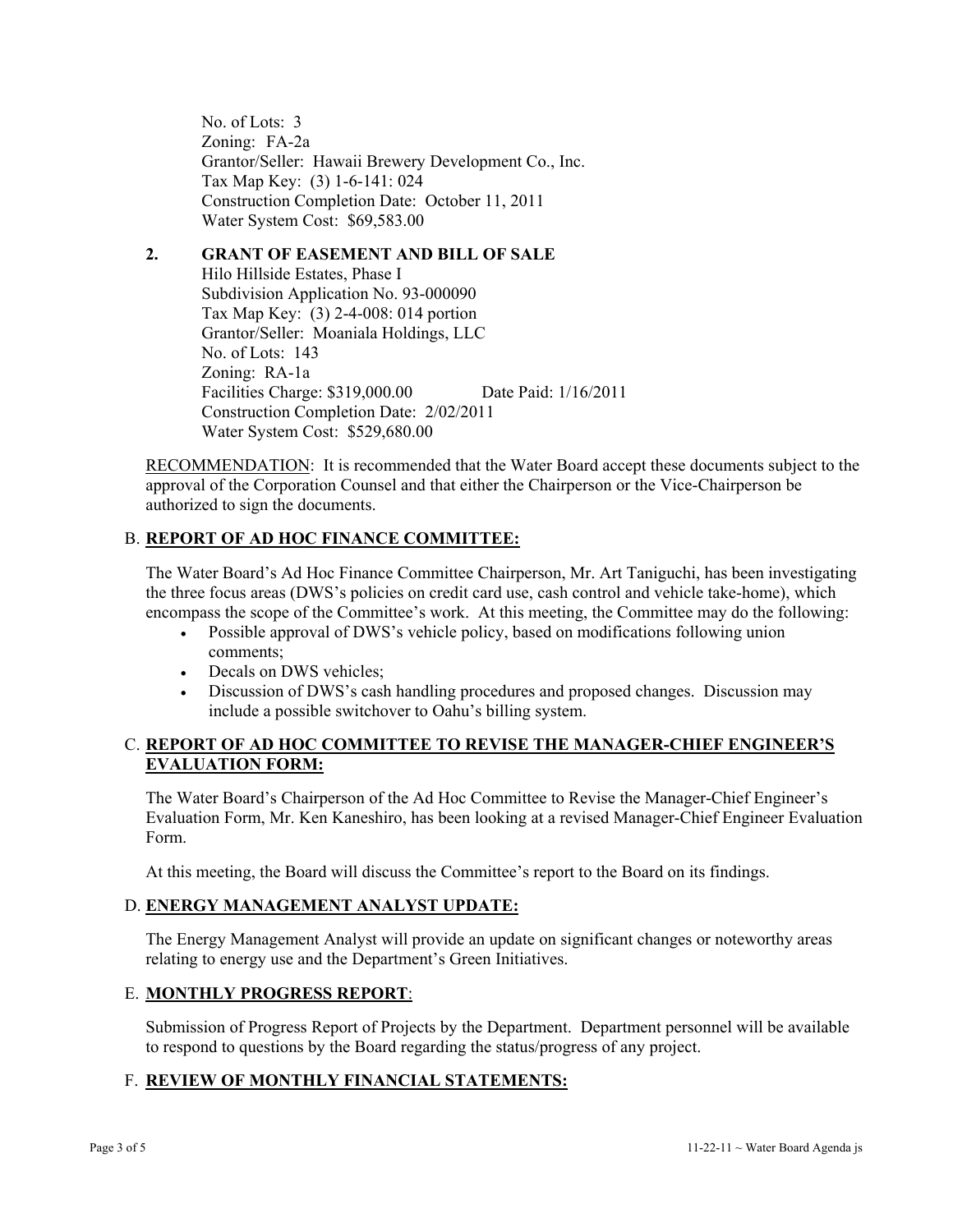Submission of financial statements and information relating to the financial status of the Department. Department personnel will be available to respond to questions by the Board relating to the financial status of the Department.

## G. **MANAGER-CHIEF ENGINEER'S REPORT:**

The Manager-Chief Engineer will provide an update or status on the following:

- 1) Palani Road Transmission Waterline Project
- 2) Hawaiian Ocean View Estates Project
- 3) Pu'ukala/Kona Ocean View Properties Subdivision Improvement District Update
- 4) Public Information and Education Specialist Update
- 5) Recognition of Service Retirement Ronald Abran

#### H. **CHAIRPERSON'S REPORT:**

Chairperson to report on matters of interest to the Board.

### 10) **DISCUSSION REGARDING SELECTION OF NEW MANAGER-CHIEF ENGINEER:**

The Water Board will discuss the selection of the new Manager-Chief Engineer of the Department of Water Supply.

The County of Hawai'i Department of Human Resources forwarded the names of five (5) Manager-Chief Engineer applicants to the Water Board, County of Hawai'i, for consideration in selecting the County's next Manager-Chief Engineer for the Department of Water Supply. The qualified applicants are:

- 1. Quirino Antonio
- 2. Donald M. Fujimoto
- 3. Owen M. Nishioka
- 4. Keith Okamoto
- 5. Clyde K. Young

#### 11) **EXECUTIVE SESSION RE: SELECTION OF NEW MANAGER-CHIEF ENGINEER:**

The Water Board anticipates convening an executive meeting, closed to the public, pursuant to Hawai'i Revised Statutes, Sections 92-4, 92-5(a)(2), 92-5(a)(4), 92-5(a)(8) and Hawai`i County Charter Section 13-20(b) to discuss interview questions and the interview process for the position of Manager-Chief Engineer, where consideration of matters affecting privacy will be involved, to deliberate or make decisions upon matters that require the consideration of information that must be kept confidential pursuant to state or federal law, or a court order, and for the purpose of consulting with the Water Board's attorney on questions and issues pertaining to the Water Board's powers, duties, privileges, immunities and liabilities. A two-thirds vote, pursuant to HRS Section 92-4, is necessary to hold an executive meeting.

#### 12) ANNOUNCEMENTS:

#### 1. **Next Regular Meeting:**

The next meeting of the Water Board will be held on December 20, 2011, at 10:00 a.m. at the Department of Water Supply, Operations Conference Room, 889 Leilani Street, Hilo, HI. (*A special meeting regarding the selection of the Manager-Chief Engineer will be held on Wednesday, December 14, 2011, at 8:00 a.m. at the Department of Liquor Control Conference Room, Hilo Lagoon*